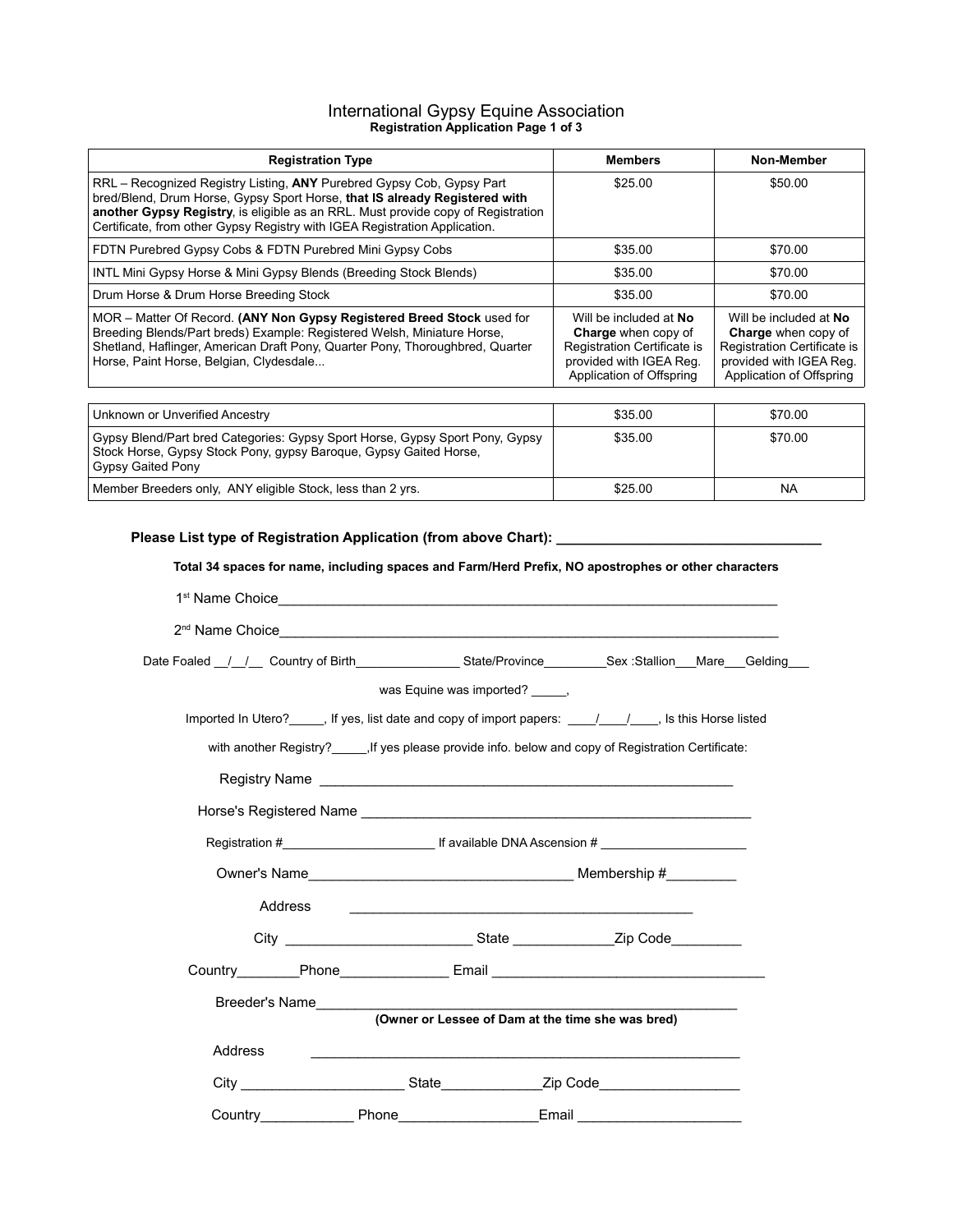## International Gypsy Equine Association **Registration Application page 2 of 3**

| Is this Horse from an Embryo Transfer?<br>if yes, provide copies of required Embryo information.                                                                                                                                                                                                                                                                                                                 |
|------------------------------------------------------------------------------------------------------------------------------------------------------------------------------------------------------------------------------------------------------------------------------------------------------------------------------------------------------------------------------------------------------------------|
|                                                                                                                                                                                                                                                                                                                                                                                                                  |
|                                                                                                                                                                                                                                                                                                                                                                                                                  |
| Registration #_______________________, If available, List DNA Ascension # ____________________                                                                                                                                                                                                                                                                                                                   |
| Gypsy Genetics: FDTN _____ or _______ %, If applicable, List any other equine genetics: ___________                                                                                                                                                                                                                                                                                                              |
|                                                                                                                                                                                                                                                                                                                                                                                                                  |
|                                                                                                                                                                                                                                                                                                                                                                                                                  |
|                                                                                                                                                                                                                                                                                                                                                                                                                  |
| Registration # _________________________, If available, List DNA Ascension # ______________________                                                                                                                                                                                                                                                                                                              |
| Gypsy Genetics: FDTN ____ or ______ %, If applicable, List any other equine genetics: ____________                                                                                                                                                                                                                                                                                                               |
|                                                                                                                                                                                                                                                                                                                                                                                                                  |
| Equine Description: Eye color: Left __________ Right __________ Equine Coat Color:                                                                                                                                                                                                                                                                                                                               |
| Black ___ Bay ___ Brown ___ Gray ___ Chestnut ___ Buckskin ___ Grullo ___Palomino ___ Roan____                                                                                                                                                                                                                                                                                                                   |
| Cremello Perlino Silver Bay Silver Dapple Champagne Pearl Other                                                                                                                                                                                                                                                                                                                                                  |
|                                                                                                                                                                                                                                                                                                                                                                                                                  |
|                                                                                                                                                                                                                                                                                                                                                                                                                  |
|                                                                                                                                                                                                                                                                                                                                                                                                                  |
| If Horse has been color tested please enclose copy of test results.                                                                                                                                                                                                                                                                                                                                              |
| Is Horse Gaited? No ____, if Yes ____Trotter/Stepper Yes ___ No ___ Other_________________                                                                                                                                                                                                                                                                                                                       |
| If this equine is at least 3 years of age, what is height?_________, Date Height Measured ____/____/                                                                                                                                                                                                                                                                                                             |
|                                                                                                                                                                                                                                                                                                                                                                                                                  |
| Signature of Person who Measured _                                                                                                                                                                                                                                                                                                                                                                               |
| This Application must include 4 Color Photos specified as follows: 1 full photo of each side of equine (left and right side), 1 full<br>front photo (please move forelock to side so photo shows equine's face),1 full photo of rear.<br>Digital Photos highly preferred and recommended. Digital Photos can be emailed, please just be sure to list<br>Equine's Name and your Name with digital emailed photos. |
| IGEA Registry, 204 Longview Drive, Jeffersonville, IN 47130                                                                                                                                                                                                                                                                                                                                                      |

**[www.internationalgypsyequineassociation.com](http://www.internationalgypsyequineassociation.com/) [igearegistry@gmail.com](mailto:igearegistry@gmail.com) (page 2 of 3)**